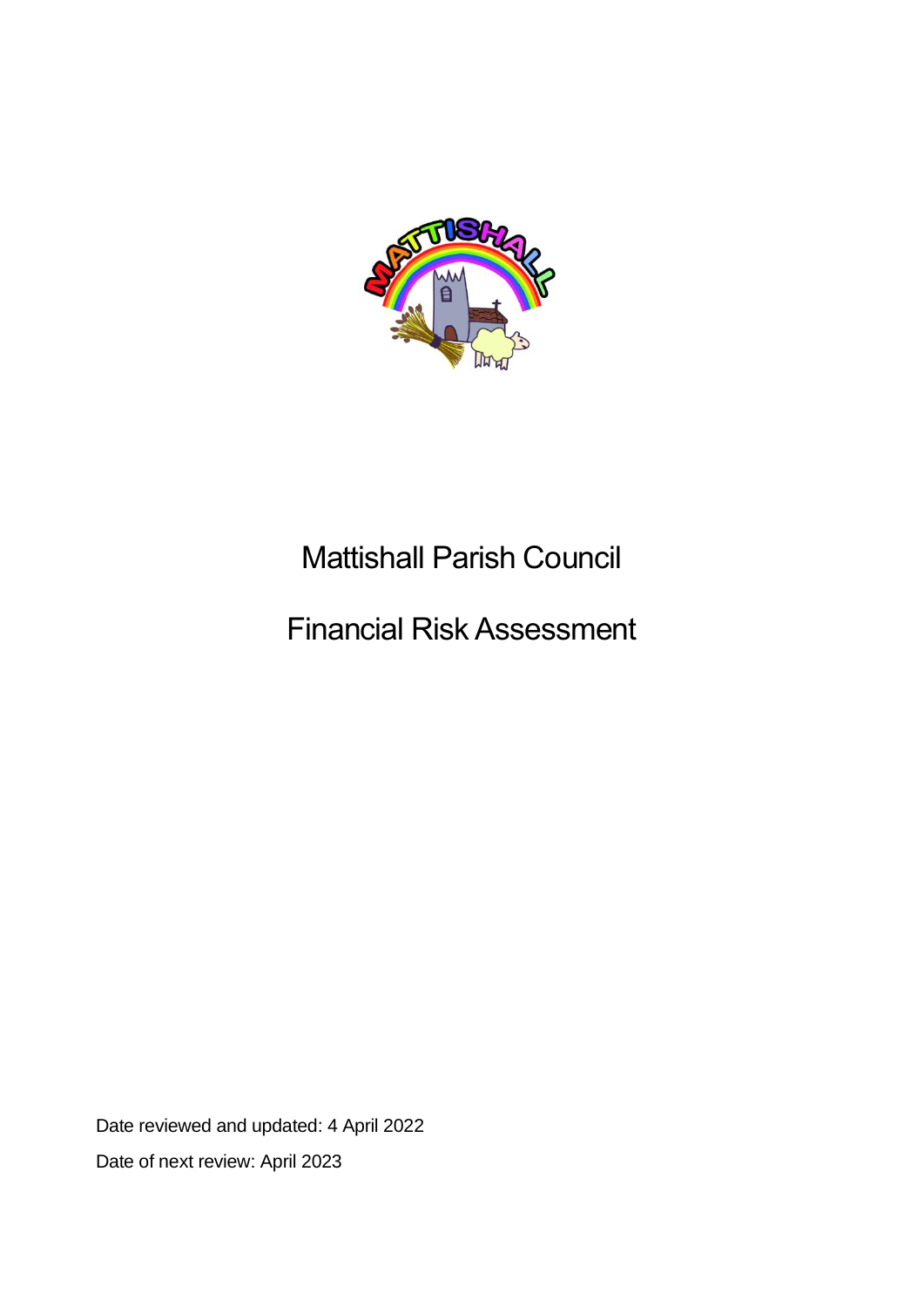The following control systems are in place to ensure that Mattishall Parish Council is doing everything possible to protect public money from financial risk.

### **Finance**

#### **Risk: 1. Accounting errors due to lack of financial control Procedures to address risk:**

- 1.1 A Responsible Financial Officer (RFO) will be appointed whenever a vacancy arises. The RFO's job description to be agreed and minuted annually (as part of the appraisal process).
- 1.2 Where the RFO is also the Clerk, a Parish Councillor or other approved person will be appointed by the Parish Council with a special responsibility for financial matters. They will be referred to as the Internal Audit Control Officer.
- 1.3 All financial documentation will be held by the RFO, e.g. cheque books, paying in books, invoices, receipts, bank statements, VAT reclaim documents and cashbook.
- 1.4 Electronic data will be backed-up to the cloud.
- 1.5 All authorised payments will be written and entered into the cashbook within two weeks of the meeting authorising payment.
- 1.6 Where the payment is made online, two authorising signatories will sign the payment list at the council meeting when payments are approved. The two signatories authorising payment will check invoices prior to payments being released. Where payments are made by cheque, cheque numbers will be written on invoices (if paper copy held) or within the file name.
- 1.7 Cash and cheques received will be entered into the cashbook upon receipt and banked by the RFO as soon as reasonably practicable.
- 1.8 Bank statements will be reconciled monthly with the cashbook and checked by the Internal Audit Control Officer at least quarterly. The Internal Audit Control Officer will confirm on their report that they have seen and checked bank statements and sign the final bank statements of the financial year.
- 1.9 VAT will be reclaimed when the amount due reaches £1,000, or annually, whichever is sooner.
- 1.10 A receipt will be issued for all cash received by the Council. Allotment rents will only be accepted by cheque or bank transfer.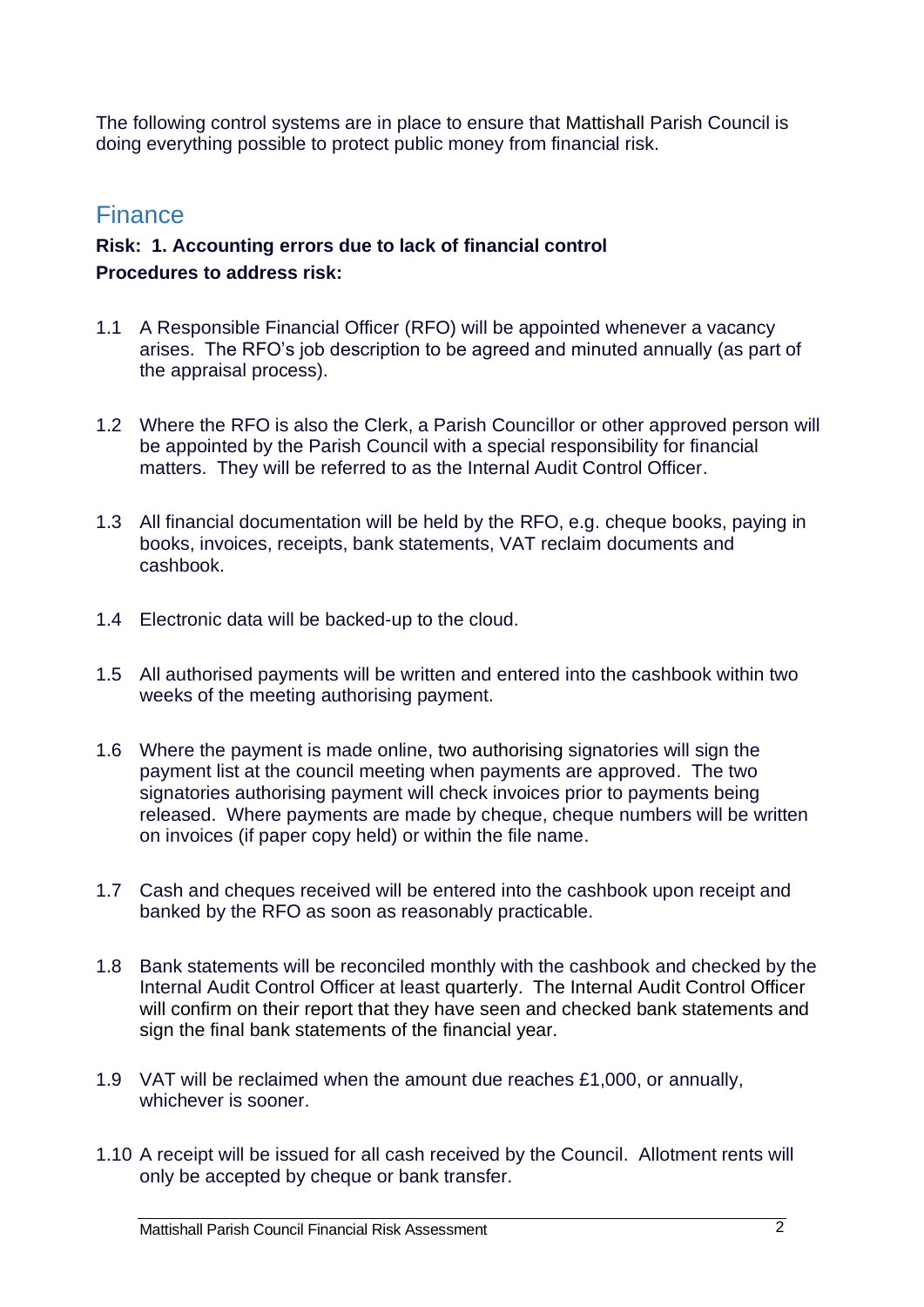- 1.11 The Internal Audit Control Officer will carry out a regular review of the accounts every quarter and report his/her findings to the Council.
- 1.12 Appropriate training will be offered to the RFO as and when needs are identified.

#### **Risk: 2. Budget overspend**

Procedures to address risk:

- 2.1 A budget meeting will be held annually between November to January to determine the budget for the following financial year and to determine the precept to be applied for.
- 2.2 The budget to actual income and expenditure will be reported to and reviewed by the Council quarterly.
- 2.3 The Contract of Employment and salary of the Clerk, or any other employee, will be reviewed annually.

#### **Risk: 3. Loss of funds due to misappropriation of public money**

Procedures to address risk:

- 3.1 No expenditure will be incurred by any member of the Parish Council without the prior approval of a properly constituted Parish Council meeting.
- 3.2 All invoices will be paid on the authority of the Parish Council at a properly constituted Parish Council meeting.
- 3.3 The Clerk/RFO can not make purchases of individual items in excess of £300 without the prior (minuted) authority of the council. This amount should be reviewed annually to take account of inflation.
- 3.4 Payments made via the Council's online bank account will be set up by the RFO and approved/released by a signatory. Any cheques will be signed by two councillors authorised by bank mandate, and cheque stubs to be initialled by those two councillors.
- 3.5 The Clerk will maintain a Register of Interests of all Councillors. Councillors will advise the Clerk in writing of any changes to those interests as and when they arise.
- 3.6 The RFO will make monthly returns to HMRC to ensure that they are kept informed of monies paid to the Clerk, or any other employee.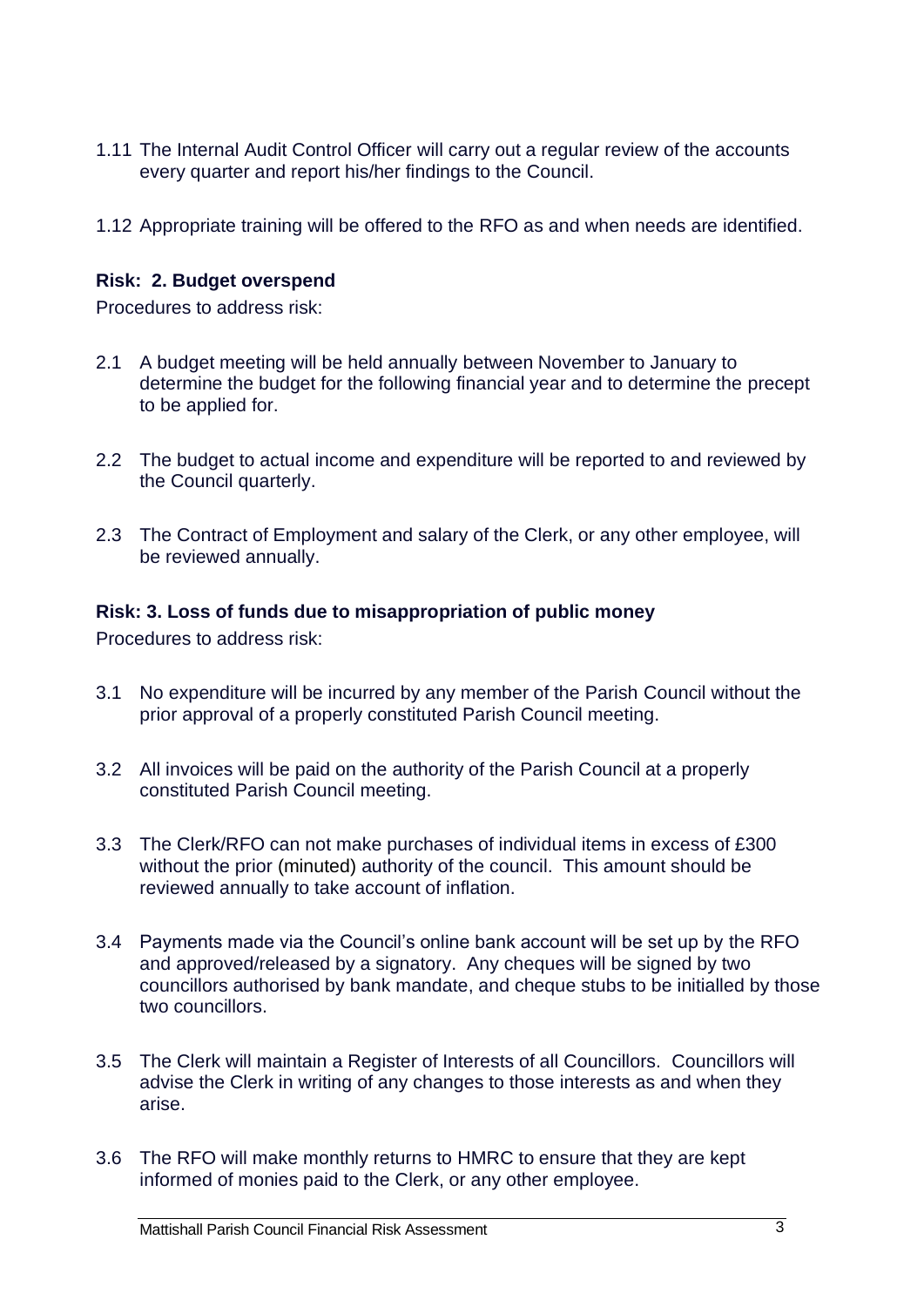- 3.7 Year end accounts will be prepared by the RFO for circulation to the Parish Council by mid-May following the financial year end on 31 March.
- 3.8 Appointment of Independent Internal Auditor will be reviewed following the conclusion of the internal audit.
- 3.9 Council will obtain employment references covering the previous three years for all new employees. Where employment references are not available, and having established an acceptable reason why, character references must be sought.
- 3.10 No petty cash to be kept. Clerk to claim expenses at least quarterly.

#### **Insurance**

#### **Risk: 4. Under-insurance of parish council assets**

Procedures to address risk:

- 4.1 Insurance cover will be reviewed at the Annual Parish Council Meeting in May of each year to ensure adequate cover is maintained.
- 4.2 Fidelity insurance to be considered.
- 4.3 An Asset Register will be maintained by the Clerk and updated at the time assets are added or removed and will be presented to the Council for inspection at the Annual Parish Council Meeting.

### Public Liability

#### **Risk: 5. Liability to public to provide a duty of care**

Procedures to address risk:

- 5.1 Health and safety checks will be carried out on the play area, table tennis table, goal post and defibrillator weekly. All other street furniture will be checked annually to monitor and identify risks to the health and safety of the public using these items.
- 5.2 Annual inspection of the play area will take place every July and findings reported to Council at the next monthly meeting, following receipt of the report.
- 5.3 Risk assessments for all other areas of the Council's business will be reviewed every year, or more frequently if required.